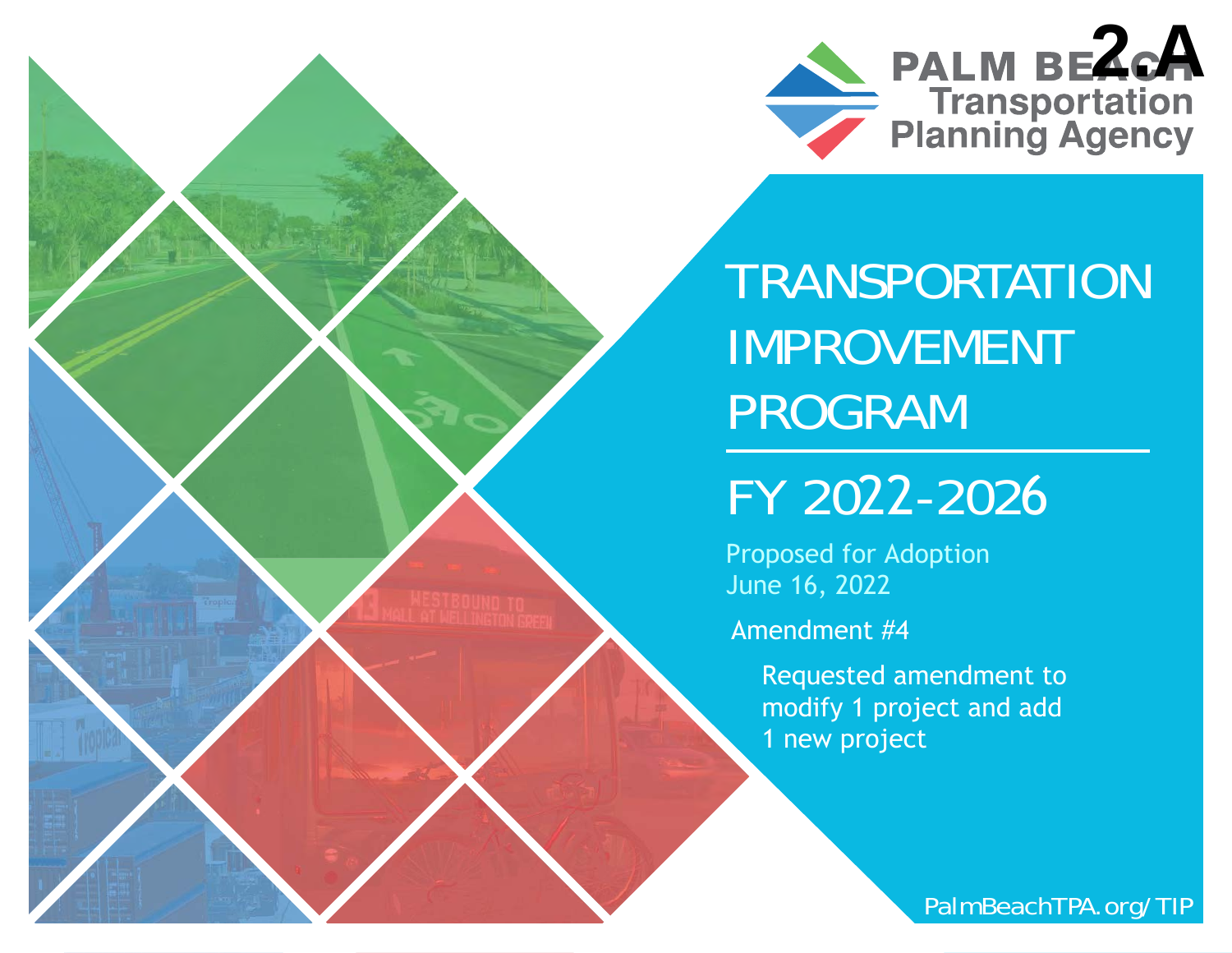### *Palm Beach TPA Transportation Improvement Program - FY 2022 - 2026*

| <b>Phase</b>        | <b>Fund</b><br><b>Source</b>                                                                                                                       | 2022    | 2023                     | 2024   | 2025                                                         | 2026                      | <b>Total</b> |
|---------------------|----------------------------------------------------------------------------------------------------------------------------------------------------|---------|--------------------------|--------|--------------------------------------------------------------|---------------------------|--------------|
| <b>EXISTING TIP</b> |                                                                                                                                                    |         |                          |        |                                                              |                           |              |
|                     | I-95 AT BELVEDERE RD SB OFF RAMP - Proj# 4441211<br>Type of Work: PRELIMINARY ENGINEERING<br>Description: PRELIMINARY ENGINEERING FOR SB OFF RAMP. |         |                          |        | Length: 0.46 MI<br><b>Lead Agency: FDOT</b><br>LRTP#: SIS007 | *SIS*                     |              |
|                     |                                                                                                                                                    |         |                          |        |                                                              |                           |              |
| <b>RRU</b>          | <b>SA</b>                                                                                                                                          | 0       | $\Omega$                 | 10,000 | 0                                                            |                           | 10,000       |
| <b>CST</b>          | <b>SA</b>                                                                                                                                          |         |                          |        | 51,384                                                       |                           | 51,384       |
| <b>CST</b>          | <b>ACNP</b>                                                                                                                                        |         |                          |        | 1,841,313                                                    |                           | 1,841,313    |
|                     | Total                                                                                                                                              | 0       |                          | 10,000 | 1,892,697                                                    |                           | 1,902,697    |
|                     | <b>Prior Years Cost</b>                                                                                                                            | 529,415 | <b>Future Years Cost</b> |        |                                                              | <b>Total Project Cost</b> | 2,432,112    |

# **PROPOSED TIP**

|                                                                                           | I-95 AT BELVEDERE RD SB OFF RAMP - Proj# 4441211<br>Type of Work: INTERCHANGE JUSTIFICA/MODIFICATION | *SIS*<br>Length: 0.46 MI<br><b>Lead Agency: FDOT</b> |                          |    |                           |  |           |
|-------------------------------------------------------------------------------------------|------------------------------------------------------------------------------------------------------|------------------------------------------------------|--------------------------|----|---------------------------|--|-----------|
| LRTP#: SIS007<br>Description: Construct second left-turn lane on the southbound off ramp. |                                                                                                      |                                                      |                          |    |                           |  |           |
| CST                                                                                       | ARPA                                                                                                 |                                                      | 2,031,592                |    | 0                         |  | 2,031,592 |
| CST                                                                                       | DIH                                                                                                  |                                                      | 56,084                   |    | 0                         |  | 56.084    |
| <b>CST</b>                                                                                | <b>DDR</b>                                                                                           |                                                      | 81.757                   |    | 0                         |  | 81,757    |
|                                                                                           | Total                                                                                                |                                                      | 2.169.433                | n. | 0                         |  | 2,169,433 |
|                                                                                           | <b>Prior Years Cost</b>                                                                              | 529.415                                              | <b>Future Years Cost</b> |    | <b>Total Project Cost</b> |  | 2,698,848 |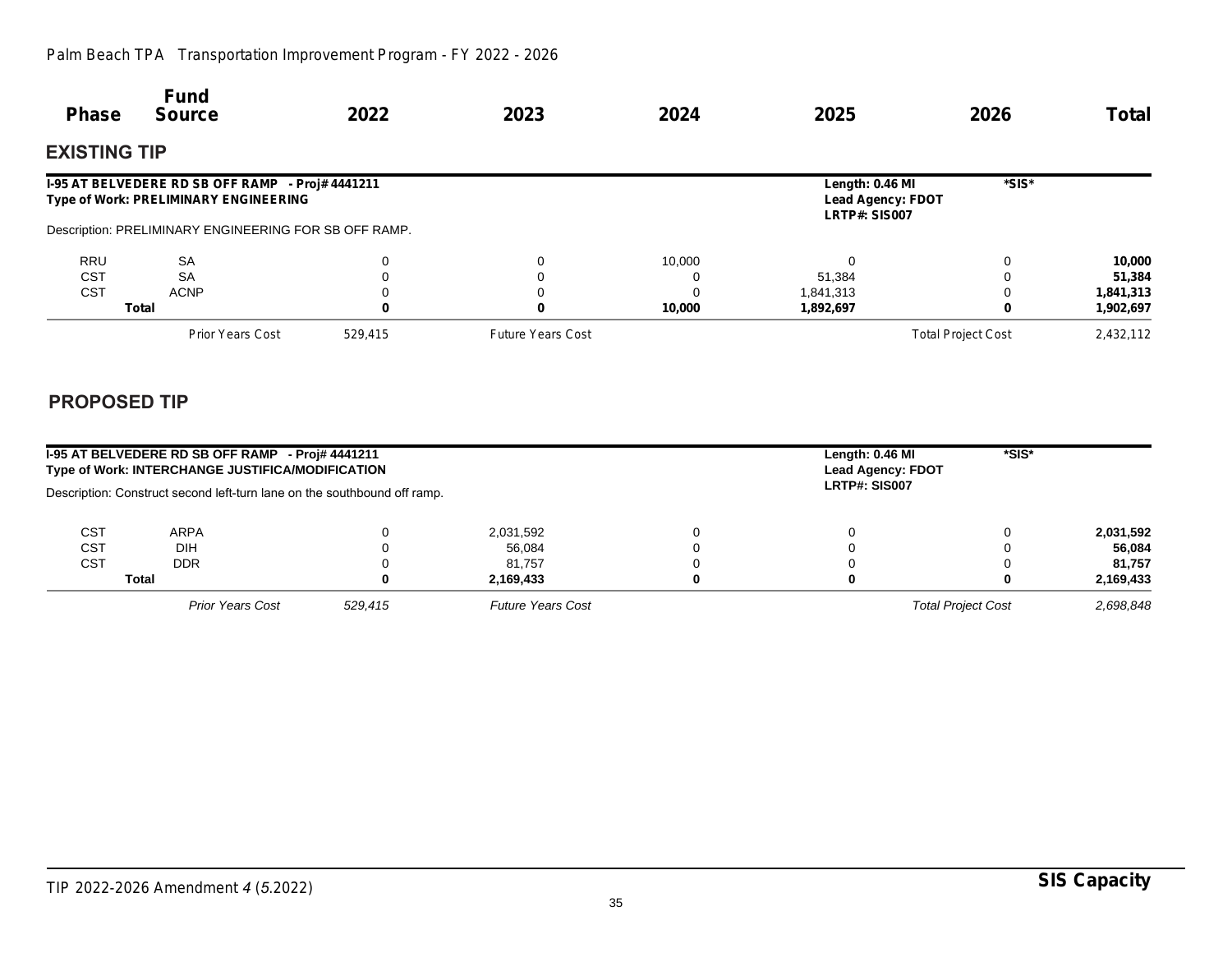## **PROPOSED TIP - NEW PROJECT**

| <b>Phase</b> | <b>Fund</b><br><b>Source</b>                                                                    | 2022 | 2023                     | 2024     | 2025                                     | 2026                      | <b>Total</b> |
|--------------|-------------------------------------------------------------------------------------------------|------|--------------------------|----------|------------------------------------------|---------------------------|--------------|
|              | <b>I-95 OFF RAMP TO WB PGA BLVD - FM# 4492801</b><br>Type of Work: SKID HAZARD OVERLAY          |      |                          |          | Length: .902<br><b>Lead Agency: FDOT</b> | *Non-SIS*                 |              |
|              | Skid hazard overly - high friction surface, mill and resurface ramp locations, extend quardrail |      |                          |          |                                          |                           |              |
| <b>PE</b>    | <b>ACSS</b>                                                                                     |      | 367,586                  | 14,507   | 0                                        | $\Omega$                  | 382,093      |
| <b>CST</b>   | <b>ACSS</b>                                                                                     |      |                          | $\Omega$ | 0                                        | 2,379,509                 | 2,379,509    |
|              | Total                                                                                           | 0    | 367,586                  | 14,507   | 0                                        | 2,379,509                 | 2,761,602    |
|              | <b>Prior Years Cost</b>                                                                         |      | <b>Future Years Cost</b> |          |                                          | <b>Total Project Cost</b> | 2,761,602    |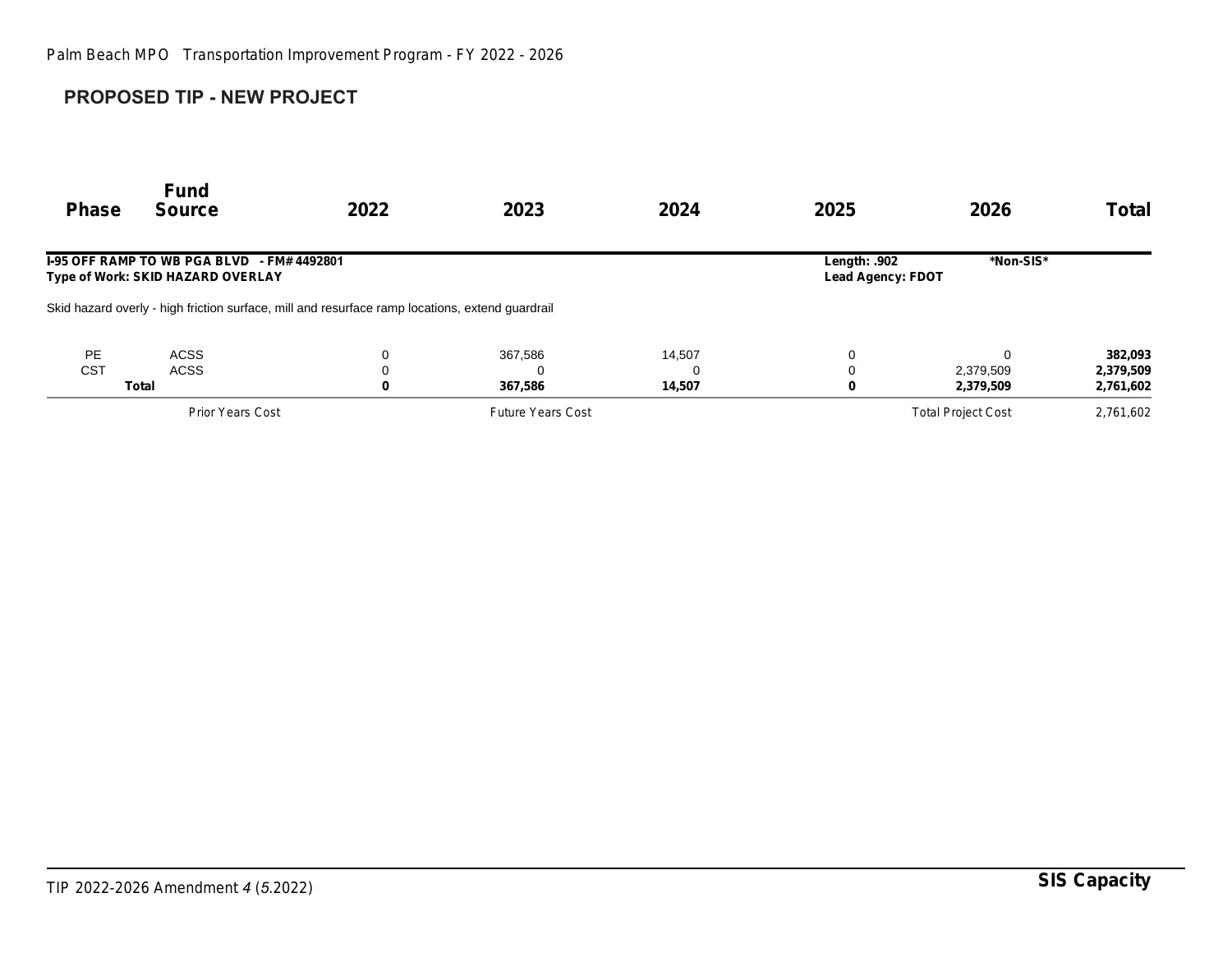

**RON DESANTIS GOVERNOR** 

3400 West Commercial Boulevard Fort Lauderdale, FL 33309

**JARED W. PERDUE, P.E. SECRETARY** 

April 25, 2022

Ms. Valerie Neilson, AICP Interim Executive Director Palm Beach Transportation Planning Agency 301 Datura Street West Palm Beach, FL 33401

### **SUBJECT: Palm Beach Transportation Planning Agency TIP Amendment Request FY 2021/22 - 2025/26** 444121-1 SR-9/I-95 AT BELVEDERE RD; SOUTHBOUND OFF RAMP

Dear Ms. Neilson:

Pursuant to Part IV - Chapter 5: Statewide and Local Transportation Improvement Programs (STIP and TIP) of the Work Program Instructions, the Florida Department of Transportation (FDOT) requests your processing and approval of the attached amendment to the FY 2021/22 - 2025/26 Transportation Improvement Program. This amendment is required because of funding reallocation or cost changes and needs to be reflected in the TIP. The project is being advanced to Fiscal Year 2023 using American Rescue Plan Act (ARPA) funds for Construction phase.

This Transportation Improvement Program Amendment should be consistent with the Adopted Long-Range Transportation Plan. The adopted TIP remains financially constrained. The TIP amendment is as follows:

| ڻ<br>Z<br>$\mapsto$<br>⊨<br>SO.<br>$\blacksquare$<br>X | FM#          |                                                    | <b>Project Title</b> | <b>Project Description</b>                 | Project<br>Length |
|--------------------------------------------------------|--------------|----------------------------------------------------|----------------------|--------------------------------------------|-------------------|
|                                                        | 444121-1     | SR-9/I-95 AT BELVEDERE RD.;<br>SOUTHBOUND OFF RAMP |                      | PRELIMINARY ENGINEERING FOR SB OFF<br>RAMP | $0.460$ MI        |
|                                                        | <b>Phase</b> | <b>Fund</b>                                        |                      | <b>FY 2023</b>                             |                   |
|                                                        | <b>RRU</b>   | <b>SA</b>                                          |                      |                                            |                   |
| 国                                                      | <b>CST</b>   | <b>SA</b>                                          |                      |                                            |                   |
|                                                        | <b>CST</b>   | <b>ACNP</b>                                        |                      |                                            |                   |
|                                                        |              | <b>TOTAL</b>                                       |                      |                                            |                   |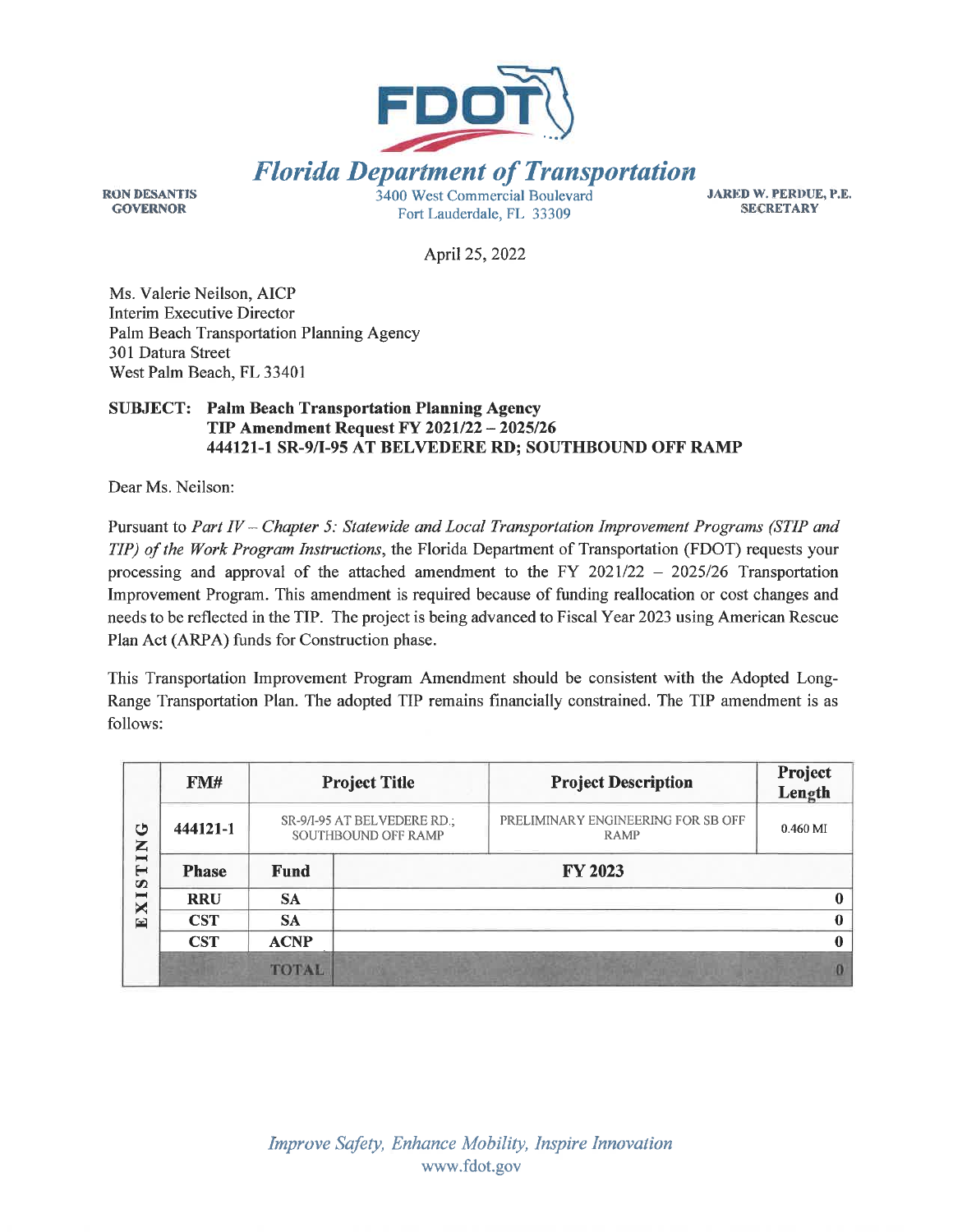| $\Rightarrow$<br>国<br><b>SO</b><br>$\bullet$<br>$\mathbf{r}$ | FMH          |                                             | <b>Project Title</b> | <b>Project Description</b>                 | Project<br>Length |
|--------------------------------------------------------------|--------------|---------------------------------------------|----------------------|--------------------------------------------|-------------------|
|                                                              | 444121-1     | 1-95 AT BELVEDERE RD. SB OFF<br><b>RAMP</b> |                      | PRELIMINARY ENGINEERING FOR SB OFF<br>RAMP | 1.375 MI          |
|                                                              | <b>Phase</b> | Fund                                        |                      |                                            |                   |
| $\ddot{\circ}$                                               | <b>CST</b>   | <b>ARPA</b>                                 |                      |                                            | 2,031,592         |
| PR                                                           | <b>CST</b>   | <b>DDR</b>                                  |                      |                                            | 81,757            |
|                                                              | <b>CST</b>   | <b>DIH</b>                                  |                      |                                            | 56,084            |
|                                                              |              | <b>TOTAL</b>                                |                      |                                            | 2,169,433         |

If you have any questions or need additional information, please contact Marsha Taylor at (954) 777-4401.

Sincerely,

Marsha Taylor Planning Specialist District Four

The above TIP amendment was authorized to be included in the FY 2021/22-2025/26 Transportation Improvement Program.

MPO Chairman or Designee

 $\overline{\text{Date}}$ 

 $Signature$ 

 $=$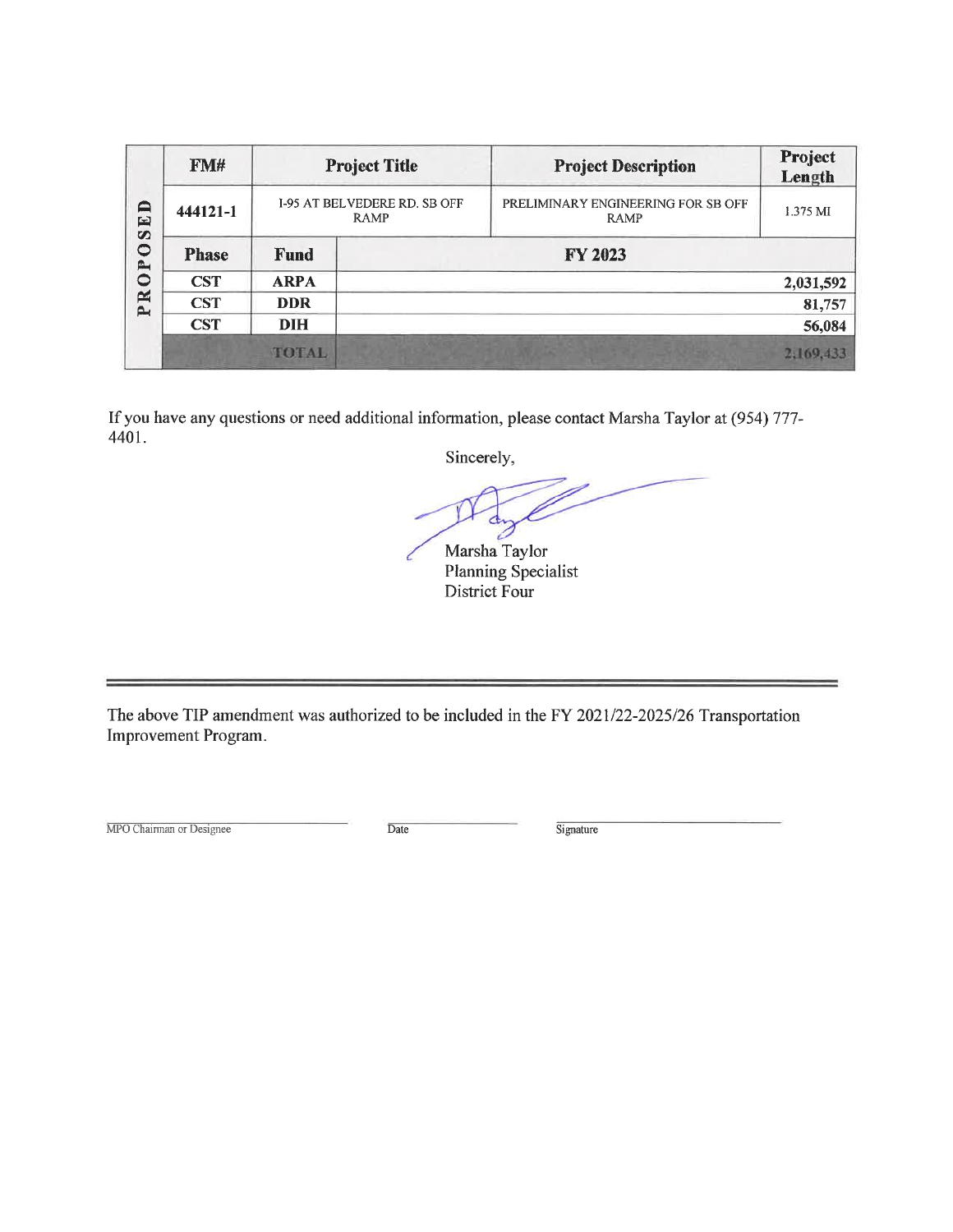

**Florida Department of Transportation** 

**RON DESANTIS GOVERNOR** 

3400 West Commercial Boulevard Fort Lauderdale, FL 33309

**JARED W. PERDUE, P.E. SECRETARY** 

May 20, 2022

Ms. Valerie Neilson, AICP Interim Executive Director Palm Beach Transportation Planning Agency 301 Datura Street West Palm Beach, FL 33401

#### **SUBJECT: Palm Beach Transportation Planning Agency TIP Amendment Request FY 2021/22 - 2025/26** 449280-1 NB I-95 OFF RAMP TO WB SR-786/PGA BLVD.

Dear Ms. Neilson:

Pursuant to Part IV - Chapter 5: Statewide and Local Transportation Improvement Programs (STIP and TIP) of the Work Program Instructions, the Florida Department of Transportation (FDOT) requests your processing and approval of the attached amendment to the FY  $2021/22 - 2025/26$  Transportation Improvement Program. This amendment is required because a new project has been added to the work program and needs to be reflected in the TIP. The project is being added with funds to be used for skid hazard overlay, mill and resurfacing four ramp locations, as well as extend and modify guardrail to meet current standards.

This Transportation Improvement Program Amendment should be consistent with the Adopted Long-Range Transportation Plan. The adopted TIP remains financially constrained. The TIP amendment is as follows:

| $\blacksquare$<br>$\blacksquare$<br>$\boldsymbol{\omega}$<br>$\bullet$<br>$\rightarrow$<br>$\circ$<br>$\tilde{\mathbf{z}}$<br>$\mathbf{r}$ | FM#          |                                             | <b>Project Title</b> | <b>Type of Work</b>        | Project<br>Length |                      |  |
|--------------------------------------------------------------------------------------------------------------------------------------------|--------------|---------------------------------------------|----------------------|----------------------------|-------------------|----------------------|--|
|                                                                                                                                            | 449280-1     | NB I-95 OFF RAMP TO WB SR-<br>786/PGA BLVD. |                      | <b>SKID HAZARD OVERLAY</b> |                   | $0.902 \, \text{MI}$ |  |
|                                                                                                                                            | <b>Phase</b> | <b>Fund</b>                                 | <b>FY 2023</b>       | FY 2024                    | <b>FY 2025</b>    | <b>FY 2026</b>       |  |
|                                                                                                                                            | <b>PE</b>    | <b>ACSS</b>                                 | 367,586              | 14,507                     | 0                 |                      |  |
|                                                                                                                                            | <b>CST</b>   | <b>ACSS</b>                                 | $\bf{0}$             | 0                          | 0                 | 2,379,509            |  |
|                                                                                                                                            |              | <b>TOTAL</b>                                | 367,586              | 14,507                     |                   | 2,379,509            |  |